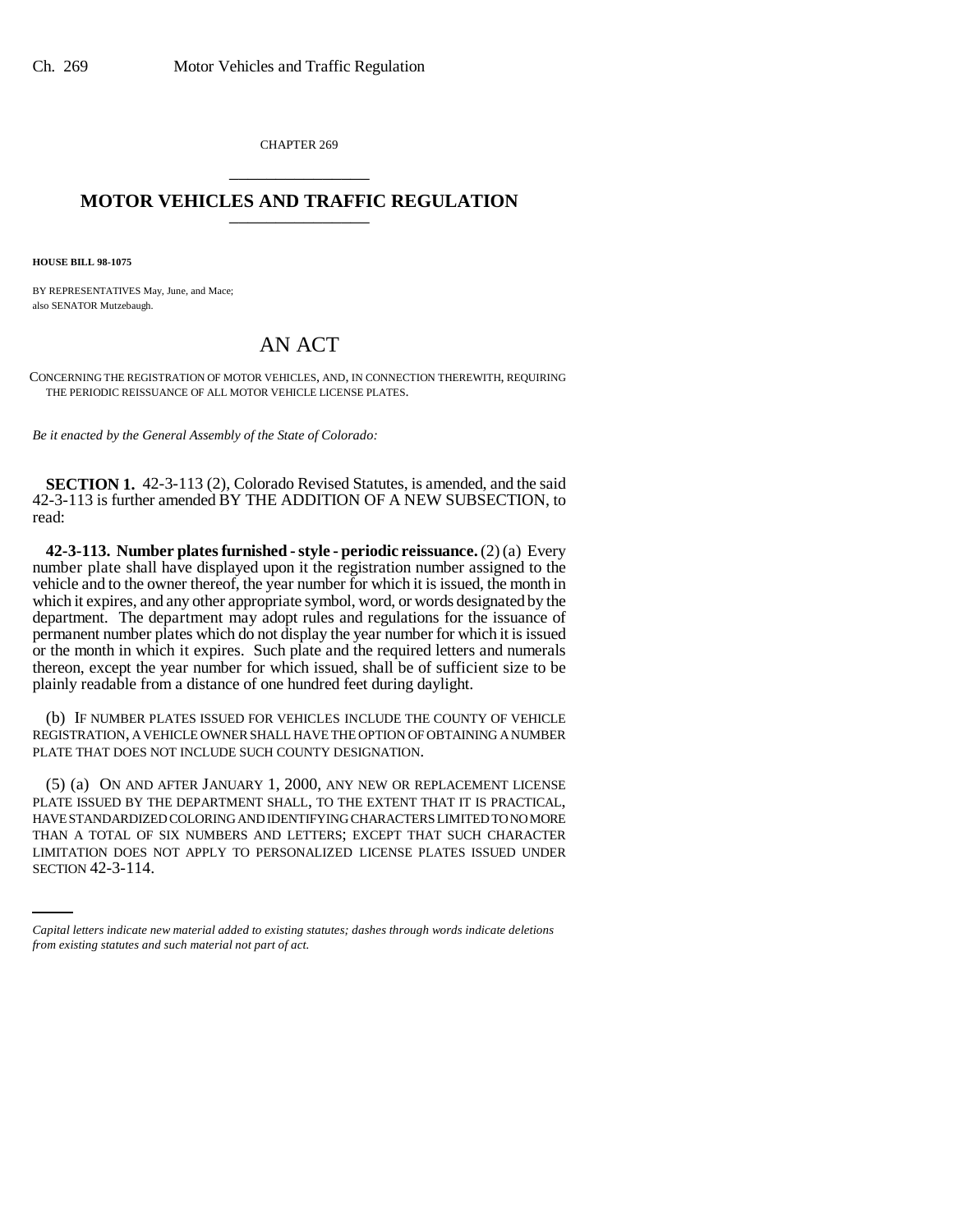(b) BEGINNING JANUARY 1, 2002, THE DEPARTMENT OF REVENUE IS AUTHORIZED TO REQUIRE THE REPLACEMENT OF ANY LICENSE PLATE AS NECESSARY TO ENSURE THAT LICENSE PLATES ARE LEGIBLE AS REQUIRED BY SECTION 42-3-123 (2). ON AND AFTER SUCH DATE, THE DEPARTMENT SHALL TAKE ACTIONS NECESSARY TO REPLACE ALL LICENSE PLATES ISSUED IN THE STATE OTHER THAN THE LICENSE PLATES THAT WERE ISSUED AFTER JANUARY 1, 2000, UNDER PARAGRAPH (a) OF THIS SUBSECTION (5) OR LICENSE PLATES THAT HAVE BEEN REMANUFACTURED UNDER SECTION 42-3-113.5. THE DEPARTMENT SHALL COMPLETE SUCH LICENSE PLATE REPLACEMENT ON OR BEFORE JANUARY 1, 2004.

(c) DURING THE 2002 REGULAR SESSION OF THE GENERAL ASSEMBLY, THE DEPARTMENT SHALL REPORT TO THE GENERAL ASSEMBLY REGARDING THE NUMBER OF LICENSE PLATES IN THE STATE THAT NEED TO BE REPLACED IF ANY, AND THE NUMBER OF CONFIGURATIONS STILL AVAILABLE. THE GENERAL ASSEMBLY SHALL APPROPRIATE OUT OF THE HIGHWAY USERS TAX FUND, FOR FISCAL YEARS 2002-03 AND 2003-04, THE ADDITIONAL MONEYS NECESSARY, IF ANY, TO COMPLETE THE LICENSE PLATE REPLACEMENT UNDER PARAGRAPH (b) OF THIS SUBSECTION (5).

**SECTION 2.** Article 3 of title 42, Colorado Revised Statutes, is amended BY THE ADDITION OF A NEW SECTION to read:

**42-3-113.5. Remanufacture of certain license plates.** A MOTOR VEHICLE OWNER WHO WISHES TO RETAIN A SET OF LICENSE PLATES THAT CONTAIN ONLY TWO ALPHABETIC FIGURES AND UP TO FOUR NUMERIC FIGURES MAY HAVE SUCH LICENSE PLATES REMANUFACTURED UPON APPLICATION TO THE DEPARTMENT. ONLY NUMBER PLATES CURRENTLY ASSIGNED AND REGISTERED TO SUCH OWNER ARE ELIGIBLE FOR REMANUFACTURE. THE APPLICATION SHALL BE ON SUCH FORM AS IS DETERMINED BY THE DIVISION OF MOTOR VEHICLES. NO ADDITIONAL FEE SHALL BE CHARGED FOR REMANUFACTURE BEYOND THE EXISTING TAXES AND FEES IMPOSED FOR VEHICLE REGISTRATION. REMANUFACTURE IS NOT AUTHORIZED FOR ANY LICENSE PLATES OTHER THAN THE PLATES DESCRIBED IN THIS SECTION.

**SECTION 3.** 42-3-114 (4), Colorado Revised Statutes, is amended to read:

**42-3-114. Issuance of personalized plates authorized.** (4) (a) The personalized license plates shall be the same color and design as regular motor vehicle license plates, shall consist of numbers or letters, or any combination thereof, not exceeding seven positions and not less than two positions, and shall not conflict with existing passenger, commercial, trailer, motorcycle, or other special license plates series; except that personalized license plates bearing the words "street rod" shall be of a design determined by the executive director of the department, which design shall be different from those used by the state for regular motor vehicle license plates.

(b) IF NUMBER PLATES ISSUED FOR VEHICLES INCLUDE THE COUNTY OF VEHICLE REGISTRATION, A VEHICLE OWNER SHALL HAVE THE OPTION OF OBTAINING A PERSONALIZED LICENSE PLATE THAT DOES NOT INCLUDE SUCH COUNTY DESIGNATION.

**SECTION 4.** 43-4-201 (3) (a) (II) (I), (3) (a) (II) (J), and (3) (a) (III) (C), Colorado Revised Statutes, are amended, and the said 43-4-201 (3) (a) (II) is further amended BY THE ADDITION OF A NEW SUB-SUBPARAGRAPH, to read: